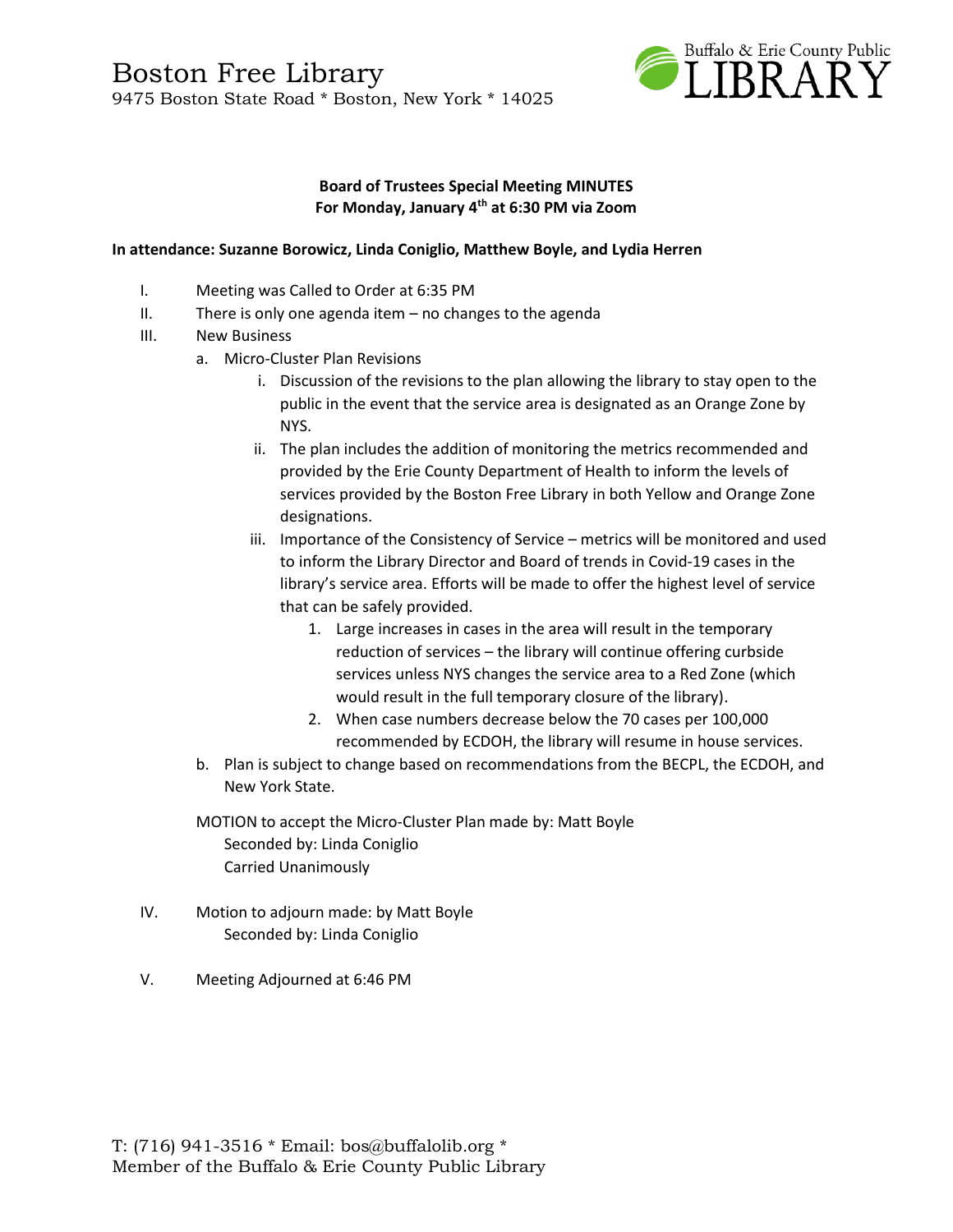

## **COVID-19 MICRO-CLUSTER PLAN** *Continuation of Operations for the Boston Free Library Adopted 1/04/2021*

| <b>NAME of BUSINESS:</b> | Boston Free Library (BFL)                         |
|--------------------------|---------------------------------------------------|
| <b>INDUSTRY:</b>         | Public Library                                    |
| <b>ADDRESS:</b>          | 9475 Boston State Road                            |
|                          | Boston, NY 14025                                  |
| CONTACT:                 | Lydia Herren, Director                            |
| <b>OWNER/MANAGER:</b>    | Boston Free Library Association Board of Trustees |
| <b>HUMAN RESOURCES:</b>  | Judy Fachko, Human Resources Manager              |

### I. STATEMENT OF PLAN

#### A. Purpose

In an effort to identify small geographic areas where the spread of the Novel Coronavirus (COVID-19) has reached levels requiring additional State action, the State of New York (NYS) has put in place a *Micro-Cluster Strategy (Strategy)*. This *Strategy*  contains five key processes: Monitor Data; Identify Area of Concern & Create Specific Geographic Focus Areas; Implement Cluster Zone Focus Area to Control the Virus; Review Data; and Adjust Restrictions.

Further, NYS has developed a *Micro-Cluster Approach*, whereby cluster identification is more targeted and identifies data in a small geographic area where COVID-19 spread has reached levels requiring additional State action. This approach is based on a variety of factors including: Testing, Hospitalizations, Geographic Considerations, and Other Epidemiological Factors as defined by the NYS Department of Health.

Areas experiencing a concerning increase in COVID-19 spread may be designated as requiring placement into a *Micro-Cluster Focus Zone*: Red Zone, Orange Zone, or Yellow Zone.

The Boston Free Library (BFL) recognizes its responsibility to have a COVID-19 MICRO-CLUSTER PLAN to address library operations if its service area becomes a designated *Micro-Cluster Focus Zone*.

Due to modifications of the *Micro-Cluster Approach* from NYS, and at the request of Erie County Executive Mark Poloncarz, the Boston Free Library reviewed and modified the original micro-cluster response plan to allow for in-house operations if the library is located in a designated Orange Zone. Working with the County Executive, a new metric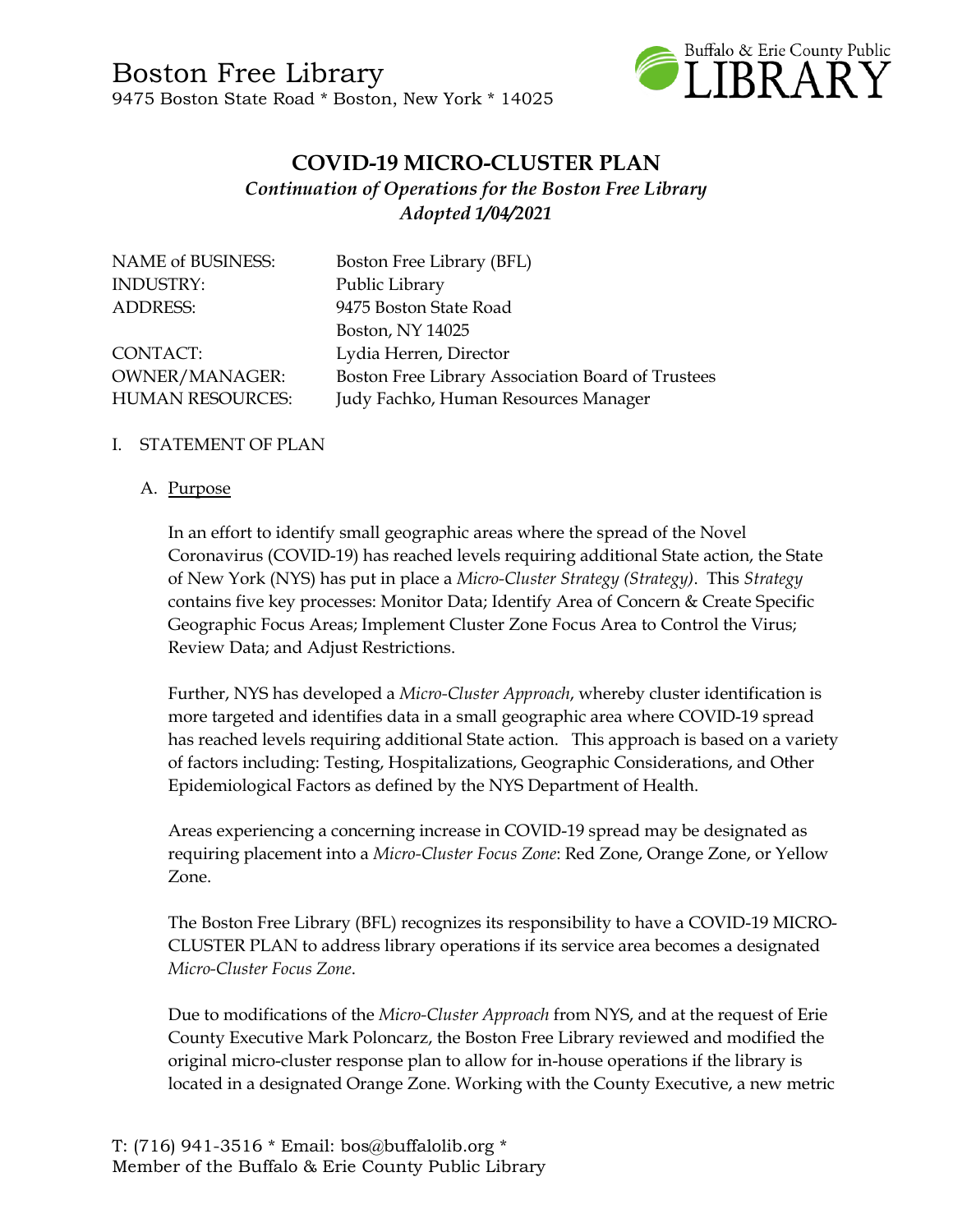# Boston Free Library

9475 Boston State Road \* Boston, New York \* 14025



has been developed whereby data provided by the Erie County Department of Health (ECDOH) by zip code will be used to inform levels of library services.

The Boston Free Library's Micro-Cluster Plan has therefore been modified to reflect the changes in the NYS *Strategy* through the development of this metric-based approach, using data provided by the ECDOH, further defining levels of library services to be provided within Zones based on the data associated with the library's service area zip codes 14025 and 14033.

This PLAN has been reviewed and approved by the Boston Free Library Association Board of Trustees on January 4, 2021.

B. Applicability

This PLAN is applicable the Boston Free Library only.

C. BFL PLAN

If the BFL, as set forth in Section B of this document, falls within a *Micro-Cluster Focus Zone*, the BFL will respond accordingly. For the purposes of implementing this PLAN, BFL shall be identified as a *Business* under the *Micro-Cluster Type of Activity.*

The BFL COVID-19 REOPENING SAFETY PLAN shall continue to be enforced under all *Micro-Cluster Focus Zone* levels.

The BFL will cooperate with New York State, Erie County and local government officials.

The BFL shall implement the following:

### **RED ZONE:**

- 1. If located in a Red Zone, the BFL shall be closed.
	- a. Staff may, as determined by the Library Director, be assigned to work remotely; staff deemed essential will continue to report for designated duties and schedules
	- b. Material "holds" will be redirected.
	- c. Due dates for materials checked out at the BFL while it is a designated Red Zone will be extended.
	- d. Drop box will remain open and be emptied as necessary by essential staff following proper *Handling Materials During COVID-19 Procedures;*
	- e. Signage will be placed on doors.
	- f. Website will be modified to reflect changes.
	- g. Media will be notified.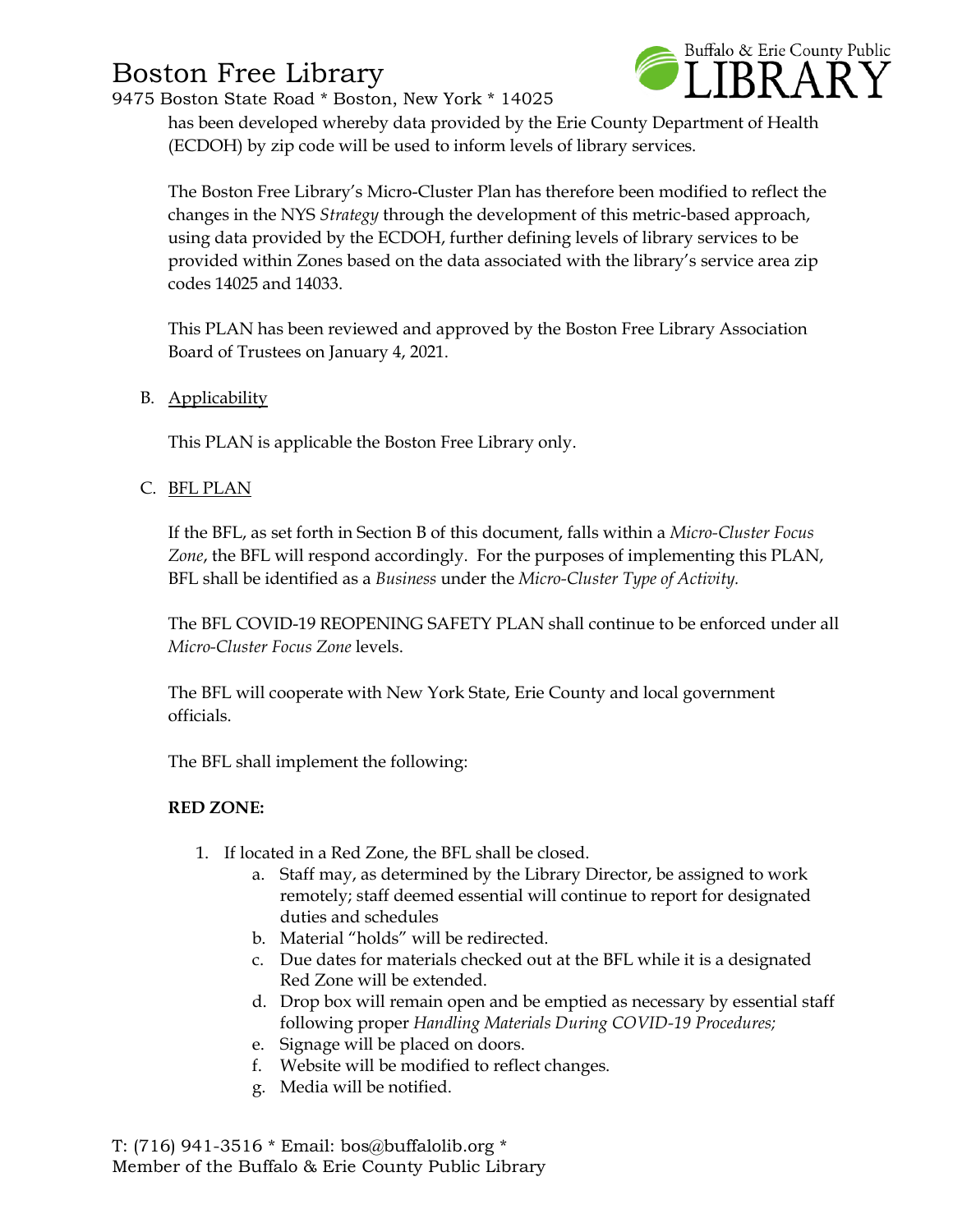# Boston Free Library

9475 Boston State Road \* Boston, New York \* 14025



- 2. Maintenance staff will report to a library in a designated Red Zone only to conduct essential cleaning and disinfecting and required maintenance.
- 3. Shipping department will cease deliveries to the BFL while it is a designated Red Zone.

### **ORANGE ZONE/YELLOW ZONE:**

Service operations of the BFL in a designated Orange or Yellow Zone shall be determined on a continuous basis. Efforts will be made to maintain services to the public at the highest level as well as protecting the safety of patrons and staff. The 7-day equalized rate of COVID-19 cases shall be determined by the ECDOH and distributed to the BFL on a weekly basis. The BFL shall determine operations (Level I or Level II) based on the trends observed from the metrics on a weekly, bi-weekly, or monthly basis.

*The BFL recognizes that its chartered service area population is small leading to the appearance of large fluctuations in the 7-day equalized rate of COVID-19 cases while the actual number of cases per week may not vary significantly. Due to this limitation, the 7-day equalized rate will be utilized to inform the BFL of trends in the community that could lead to a change in operations and service levels.* 

- 1. LEVEL I Operations When the 7-day equalized average of new daily cases per 100,000 is trending less than or equal to  $\leq$  70, the library shall operate under the guidelines for services set forth below.
- 2. LEVEL II Operations When the 7-day equalized average of new daily cases per 100,000 is trending greater than (>) 70, the library shall operate under the guidelines set forth below.

LEVEL I Operating Guidelines:

- 1. Library operations and in-house services shall continue under the following restrictions:
	- a. Computer sessions will be limited to 30 minutes with the possibility of extension based on demand and building capacity.
	- b. Facial coverings (fully covering the nose and mouth) must be worn at all times.
		- i. A patron will not be allowed entry to the BFL or be allowed to remain in the library if they do not comply with facial covering regulations.
		- ii. Social distancing will be strictly enforced at all times and in all areas – public and staff. Staff is authorized to limit service if social distancing is not maintained.
		- iii. No Meeting Room Use
		- iv. 1:1 tutoring is permitted for limited appointments no more than 1 hour.
	- c. No food or beverages may be consumed in public areas.